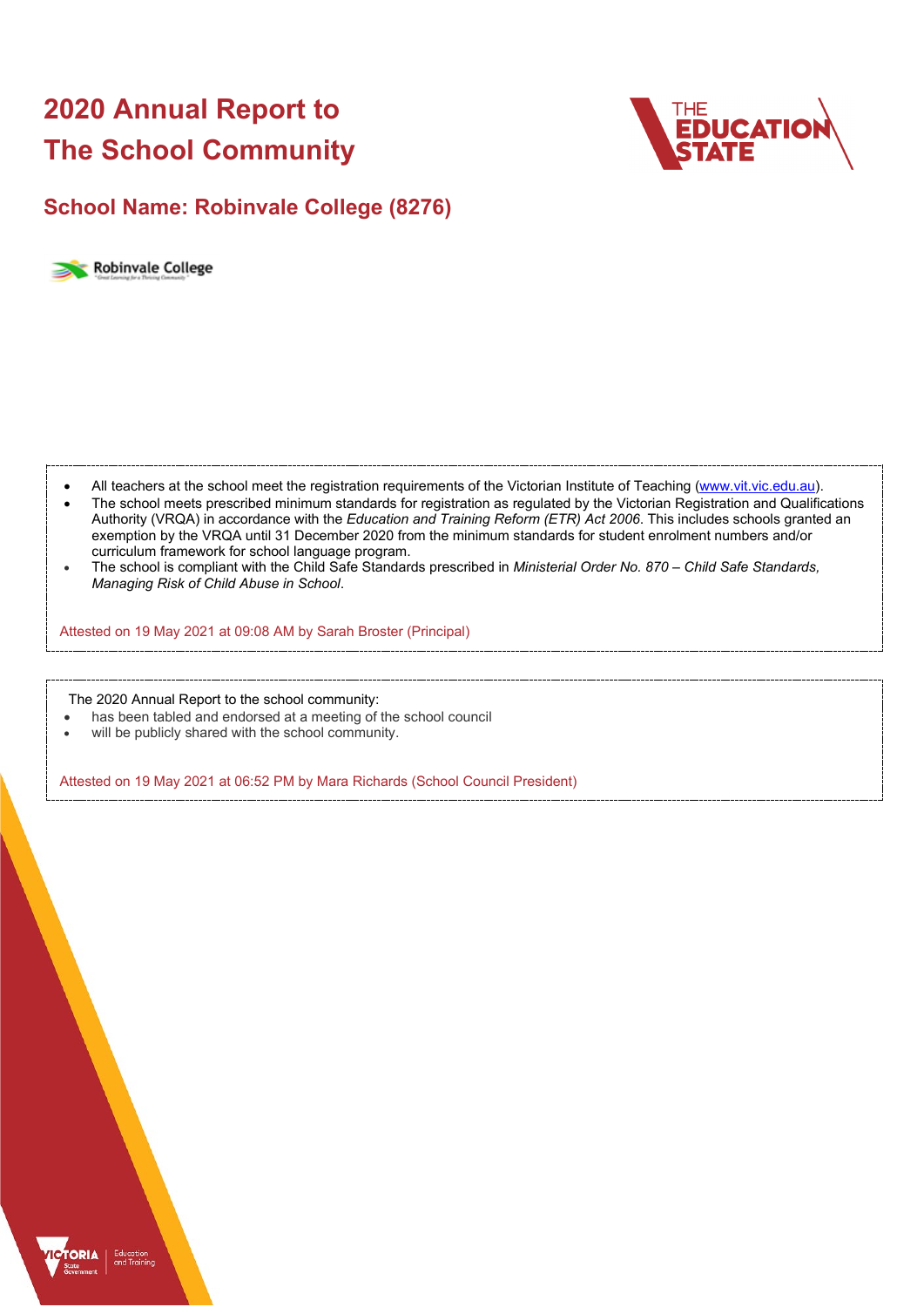

## How to read the Annual Report

### What has changed for the 2020 Annual Report?

#### **Improved appearance**

The appearance of the Performance Summary has been updated to more clearly represent information and to assist interpretation and comparison of individual school's data with state averages and similar school groups.

#### **School performance data**

The Victorian community's experience of COVID-19, including remote and flexible learning, had a significant impact on normal school operations. This impacted the conduct of assessments and surveys. Readers should be aware of this when interpreting the Performance Summary.

For example, in 2020 school-based surveys ran under changed circumstances, and NAPLAN was not conducted. Absence and attendance data may have been influenced by local processes and procedures adopted in response to remote and flexible learning.

Schools should keep this in mind when using this data for planning and evaluation purposes. Those schools who participated in the Student Attitudes to School survey in 2020 should also refer to the advice provided regarding the consistency of their data.

## What does the *'About Our School'* section refer to?

The About Our School section provides a brief background on the school, an outline of the school's performance over the year and future directions.

The 'School Context' describes the school's vision, values and purpose. Details include the school's geographic location, size and structure, social characteristics, enrolment characteristics and special programs.

The 'Framework for Improving Student Outcomes (FISO)' section includes the improvement initiatives the school has selected and the progress they have made towards achieving them.

### What does the *'Performance Summary'* section of this report refer to?

The Performance Summary includes the following:

#### **School Profile**

- student enrolment information
- the school's 'Student Family Occupation and Education' category
- a summary of parent responses in the Parent Opinion Survey, shown against the statewide average for P-12 schools
- school staff responses in the area of School Climate in the School Staff Survey, shown against the statewide average for P-12 schools

#### **Achievement**

- English and Mathematics for Teacher Judgements against the curriculum
- English and Mathematics for National Literacy and Numeracy tests (NAPLAN). *Note: NAPLAN tests were not conducted in 2020*
- all subjects for Victorian Certificate of Education (VCE) examinations

#### **Engagement**

Student attendance and engagement at school, including:

- how many Year 7 students remain at the school through to Year 10
- how many exiting students go on to further studies or full-time work

#### **Wellbeing**

Student responses to two areas in the Student Attitudes to School Survey:

- Sense of Connectedness
- Management of Bullying

Results are displayed for the latest year and the average of the last four years (where available).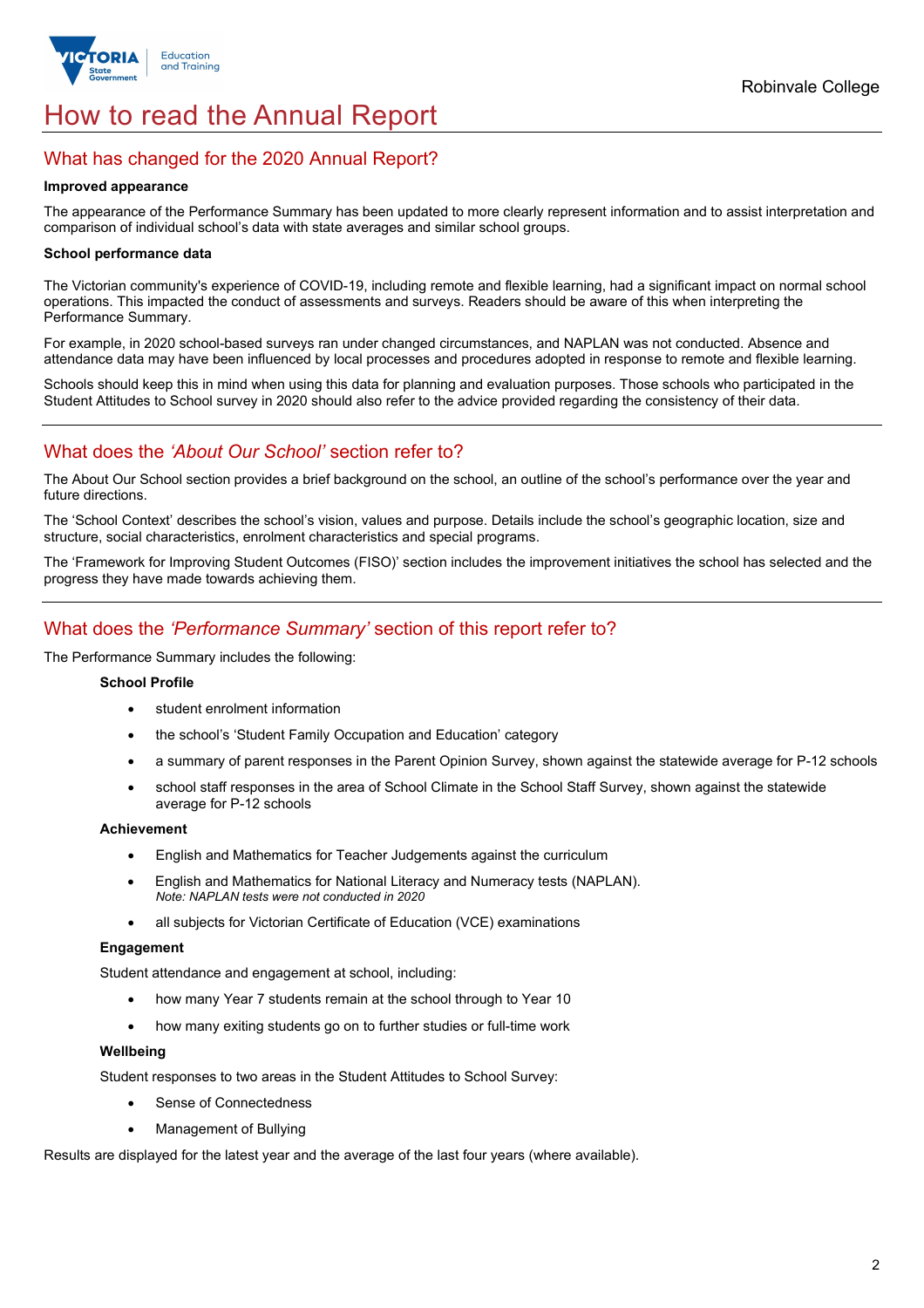

## How to read the Annual Report (continued)

#### What do *'Similar Schools'* refer to?

Similar Schools are a group of Victorian government schools with similar characteristics to the school.

This grouping of schools has been created by comparing each school's socio-economic background of students, the number of non-English speaking students and the school's size and location.

## What does *'NDP'* or '*NDA*' mean?

'NDP' refers to no data being published for privacy reasons or where there are insufficient underlying data. For example, very low numbers of participants or characteristics that may lead to identification will result in an 'NDP' label. For the 2020 Student Attitudes to School survey, specifically, the similar school group averages are replaced by 'NDP' where less than 50% of schools in a given similar school group did not participate in the 2020 survey.

'NDA' refers to no data being available. Some schools have no data for particular measures due to low enrolments. There may be no students enrolled in some year levels, so school comparisons are not possible.

Note that new schools only have the latest year of data and no comparative data from previous years. The Department also recognises unique circumstances in Specialist, Select Entry, English Language, Community Schools and schools that changed school type recently, where school-to-school comparisons are not appropriate.

## What is the *'Victorian Curriculum'*?

The Victorian Curriculum F–10 sets out what every student should learn during his or her first eleven years of schooling. The curriculum is the common set of knowledge and skills required by students for life-long learning, social development and active and informed citizenship.

The Victorian Curriculum is assessed through teacher judgements of student achievement based on classroom learning.

The curriculum has been developed to ensure that school subjects and their achievement standards enable continuous learning for all students, including students with disabilities.

The 'Towards Foundation Level Victorian Curriculum' is integrated directly into the curriculum and is referred to as 'Levels A to D'.

'Levels A to D' may be used for students with a disability or students who may have additional learning needs. These levels are not associated with any set age or year level that links chronological age to cognitive progress (i.e. there is no age expected standard of achievement for 'Levels A to D').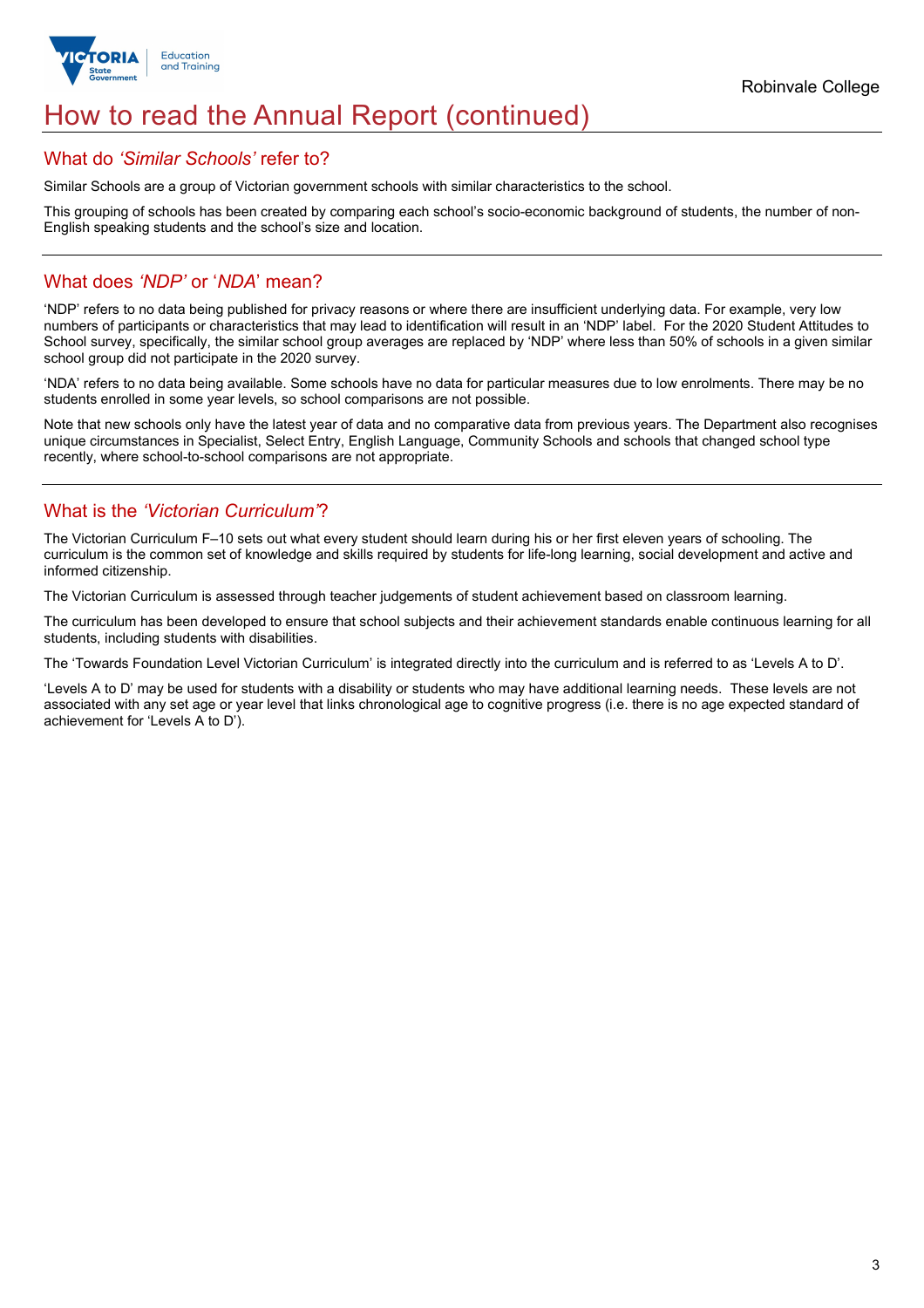

## **About Our School**

#### **School context**

Robinvale College was established as a new entity in 2016 with a new vision that promotes learning as a community activity and a shared responsibility, connecting the school and the community in close partnership. Our vision is to provide a learning hub for the community where, in addition to excellent learning programs for Years F-12, there would be provision for early years, post-secondary and community learners. This vision to provide "great learning for a thriving community", expresses our commitment to making a valuable contribution to the community's social and economic growth.

Robinvale is situated on the Murray River in North Western Victoria, approximately 500kms northwest of Melbourne, between the regional cities of Mildura (80 kms) and Swan Hill (130 kms). The town was established as a soldier settlement in areas that had long been occupied by the Aboriginal peoples of the Muthi Muthi, Latje Latje, Tati Tati and Wadi Wadi clans. In post-war years, migrant Italian and Greek families established themselves, followed in the late 1980s by Pacific Islander migration. More recently, migrants from Vietnam, Cambodia, Korea and Thailand added to the cultural mix of the Robinvale community, which now has over 44 different nationalities. This is unique in such a remote rural location.

The College roll reflects this diversity and it celebrates its vibrant multiculturalism. The College enrolment in 2020 was 350 students with 25% of students had English as an additional language and 31% were Aboriginal or Torres Strait Islander.

Many of the school's Pacific Islander population arrived in Australia through New Zealand in previous years. For this reason they were not recognised as EAL students and therefore were not eligible for English learning opportunities afforded to other new arrivals who reach Australia through the migration process. They were not eligible to attend the Mildura English Language Centre (MELC) prior to enrolling into a mainstream school. This meant they often had limited English when they commenced school and did not speak English in the family home. This has impacted on the development of student's literacy skills and learning in all curriculum areas, and therefore continues to be a priority area for us to improve on.

The College works hard to overcome the challenges facing families in Robinvale; its Socio-economic Indexes for Areas (SEIFA) score ranks it within the 10 most disadvantaged communities and the College is one of the lowest Index for Community Socio-educational Advantage (ICSEA) schools in Victoria. The College acknowledges the important role it has in lifting aspirations for its students and for the whole community. The wide range of student academic, engagement and wellbeing programs, and the focus on improving engagement with families, are responses that the College implemented in 2016 and have continued through.

In 2020, the 10 year partnership between Robinvale College and the Colman Foundation continues with a strong vision and resourcing to support the achievement of improved social outcomes by placing education at the heart of a disadvantaged community. The Foundation has provided funding for a Partnership Manager, a Community Development Advisor and a Community Facilitator at Robinvale College, including approximately \$300,000 per annum, for 10 years, to support successful implementation of the Our Place model.

Our Place will help integrate early childhood, school and adult education services, giving families access to a range of education and support services at a single convenient location. Integrating place-based services, that are specific to the Robinvale community, will provide a single point of entry for all community members to access high quality early learning, education and community support for children, young people and their families.

In order to meet the specific needs of different stages of learning, the College has three Learning Communities: F-4, 5- 8, and 9-12. The College offers a wide range of programs to support and engage its broad mix of students including the Robinvale College and Community Brass Band, an instrumental music program and VET subjects that are offered on-site including Tradies Pack and Small Business Operations.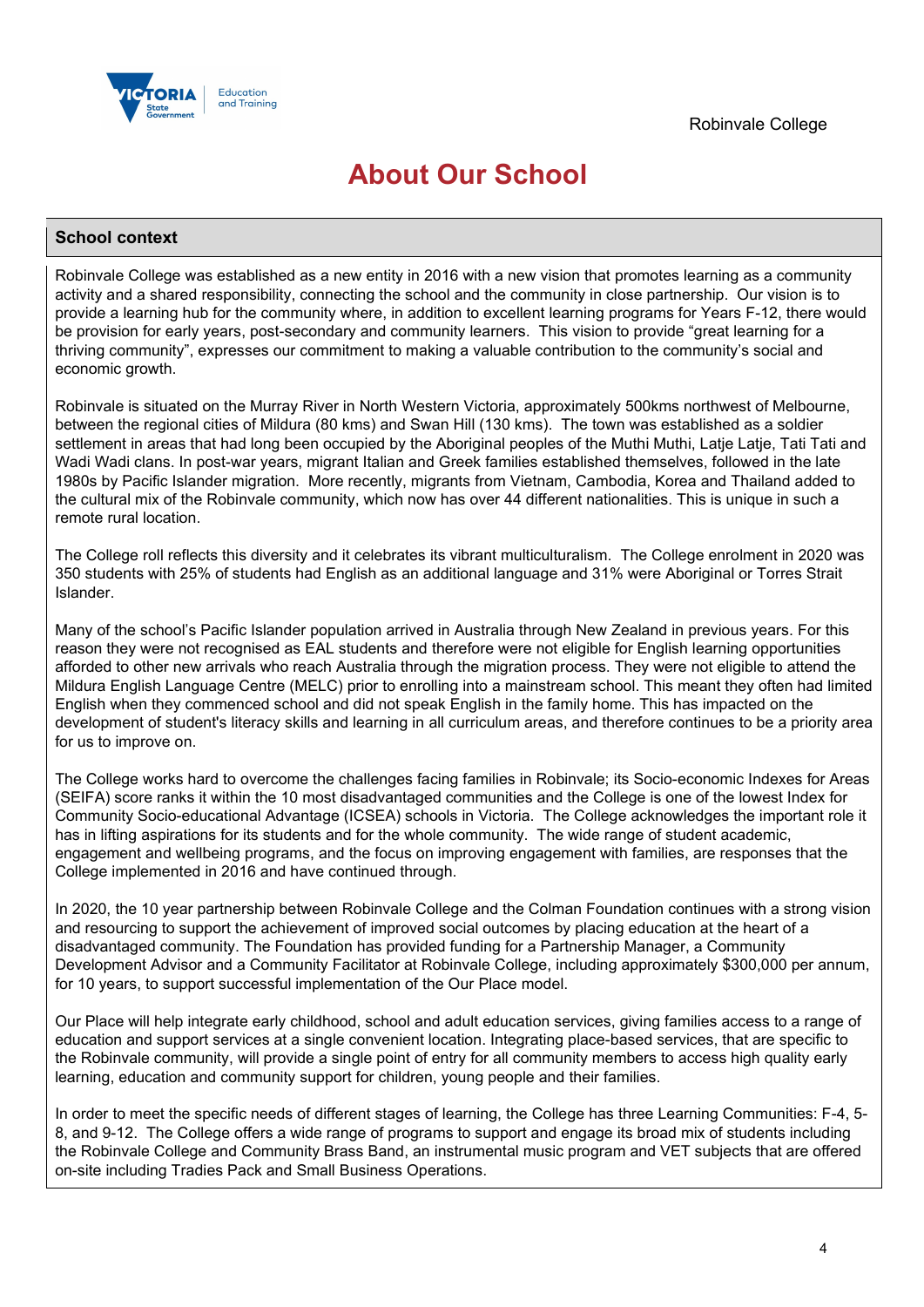



In 2020, the College had 49.7 full time equivalent of staff: 2 Principal Class Officers, 4 EFT Leading Teachers, 28 EFT teachers, and 16.3 EFT Education Support Staff. This includes 5 staff who identified as ATSI. In addition to this, an extra 12 people were based at the College site in part time or full time capacity undertaking roles including Colman Foundation staff, KESOs, Clontarf Academy staff, Drs in Schools Program staff, Secondary School Nurse, Instrumental Teacher and Early Learning Centre staff.

2020 saw the practical completion of the Robinvale school and community library, as a result of a partnership between Robinvale College, Swan Hill Rural City Council and Regional Development Victoria, with its opening occurring January 2021.

#### **Framework for Improving Student Outcomes (FISO)**

In 2020 the College's FISO priority was in Building Practice Excellence, Setting Expectations and Promoting Inclusion and Curriculum Planning and Assessment. However, with the impact of Covid-19 and the need to move to remote and flexible learning, we were not able to achieve all we set out to do.

To build practice excellence that would result in improved student outcomes across all curriculum areas, the College continued to focus on embedding an agreed and consistently implemented instructional model that ensures the individual learning needs of all students are being met, where all students feel more engaged and challenged. We set out to improve Literacy teaching across F-4, through the use of a Literacy Learning Specialist and with support from the Speech Pathology in Schools initiative.

We intended to achieve another PLC cycle with all teaching staff, further developing the work from 2019, with a deeper focus on differentiation, unfortunately due to the move towards remote learning and staff not being able to work collaboratively face to face, we made the decision to hold off on continuing this journey, for another year.

In the priority area of Curriculum Planning and Assessment, our key improvement strategy was to build teacher capability to utilise data and a range of rigorous assessment practices and feedback to effectively inform teaching and learning. We aimed to do this by implementing a whole school assessment schedule and aligning it to our whole school meeting schedule, have our Leadership team participate in the Harvard Datawise professional learning and deliver targeted data literacy professional learning to all staff, aligned with our reading priority and PLCs. Due to Covid, we were unable to undertake a PLC inquiry cycle with teachers but are proud of our commitment to this goal as we shifted our focus on building data literacy amongst staff and beginning the implementation of the whole school assessment schedule.

Our priority of Setting Expectations and Promoting Inclusion involved fostering learning communities that are supportive and productive learning environments that promote inclusion and collaboration, developing the whole child. We aimed to implement a whole school attendance process, strengthen the use of the Big 5 data and Tier 1 SWPBS practices, and ensure that all students identified 'at risk' had an Individual Student Engagement Plan (ISEP). The impact of Covid-19 and the transition to remote learning resulted in us not being able to implement a whole school attendance process. We did however, make significant gains with the implementation of ISEPs with every student in the school engaged in the development of their own ISEP.

In response to COVID-19 and the transition to remote and flexible learning, all Government schools were required to shift priority focus so as to meet the growing demands in 4 areas:

Wellbeing, mental health and equity, Assessment and data collection, Learning and excellence and Student transitions. As a result, we had the opportunity to refocus our priorities and align them with the immediate needs of the school community.

The school continued its focus on improved engagement with community partners to assist in the delivery of learning and to begin further developing the vision around the College as a community hub of Robinvale. Enhanced links and partnerships with the community included partnerships with Swan Hill Rural City Council, Regional Development Victoria, YMCA, Robinvale District Health Service (RDHS), Swan Hill TAFE, Select Harvest, Murray Valley Aboriginal Co-operative (MVAC), Mildura District Aboriginal Services (MDAS), Robinvale Preschool, Robinvale Golf Club,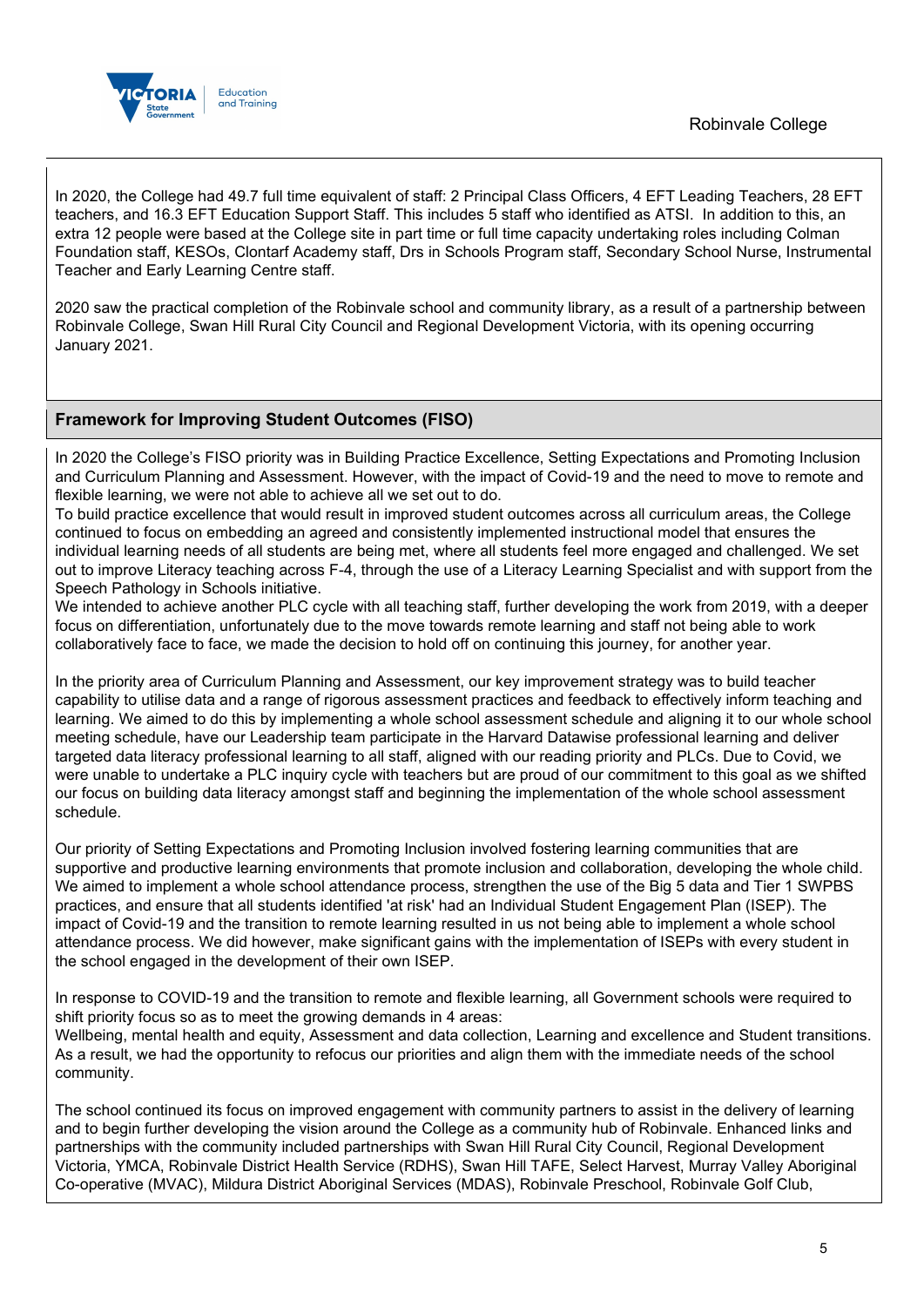

Robinvale Police, small businesses, Bannerton Solar Farm and the horticulture and agriculture industries. The development and strengthening of community partnerships provided a broader range of learning pathways for all students and possible employment opportunities for students at the completion of their schooling. The partnerships also met the needs of the growing range of local primary and secondary industries which required an expanded and changing workforce, further embedding the school's key role in the community.

### **Achievement**

Despite the Covid-19 pandemic having a significant impact on the day to day operations of the school, as well as the ability for us to achieve our whole school goals, we were able to still make significant progress with our overall aim to build practice excellence, promote inclusion and embed consistency in practice, as outlined below.

Goal 1, KIS 1:

Embed an agreed and consistently implemented instructional model that ensures the individual learning needs of all students are being met, where all students feel more engaged and challenged. (BPE)

1. The F-2 team were supported by a Literacy Learning Specialist, a DSSI Leader and a Speech Pathologist to implement explicit teaching in key components of reading with teachers and were trained in the implementation of the InitiaLit resource. By the end of Term 4, F-2 teachers had begun implementing InitiaLit including the screener and were able to identify groupings for 2021.

- 2. All English teachers were trained in using PAT-R and implemented this in 2020.
- 3. Leading teachers and DSSI staff delivered a suite of professional learning to all staff in the areas of
- Understanding and interpreting the curriculum and how to create unit plans.
- How to create an effective lesson during remote learning.
- Authentic and valid assessment during remote learning.
- Differentiation for remote and onsite learning.
- Google classrooms / G-Suite apps
- Staff wellbeing and mental health.
- Deep dive into learning intentions and success criteria.

Goal 1, KIS 2:

Build teacher capability to utilise data and a range of rigorous assessment practices and feedback to effectively inform teaching and learning. (CPA)

1. By Term 4, with the return to onsite learning, we were able to align our whole school meeting schedule with a whole school assessment schedule, with all teachers following this.

2. The Leadership team participated in the Harvard Datawise professional learning.

3. In Term 3, the Curriculum team and DSSI Leaders delivered data literacy professional learning to all staff, aligned with our reading priority. As a result, teachers across all learning areas were able to practice the use of applying data to inform planning.

4. All teachers of English were able to show how they tracked the growth of all students in literacy throughout the year.

Goal 2, KIS 1:

Teachers ensure all students' cultural backgrounds, needs and abilities are recognised and addressed in the learning program.

1. The Student Services team tracked the attendance of students as they returned to on-site learning, with a focus on reducing disengagement and non-attendance. This resulted in a higher number of students successfully transitioning back to onsite learning, than what was originally anticipated.

2. The Student Services team began strengthening their data collection processes by implementing consistent coding and processes in the use of Compass, so they are able to collect, graph and report on the Big 5 monthly data in 2021. 3. Individual Student Engagement Plans (ISEPs) were created for all students, not just those 'at risk.'

4. Mentees (staff within their first 2 years of teaching or new to the school) received additional support in the implementation of ISEPs, Berry St, and SWPBs through mentoring, observation and feedback, and dedicated meetings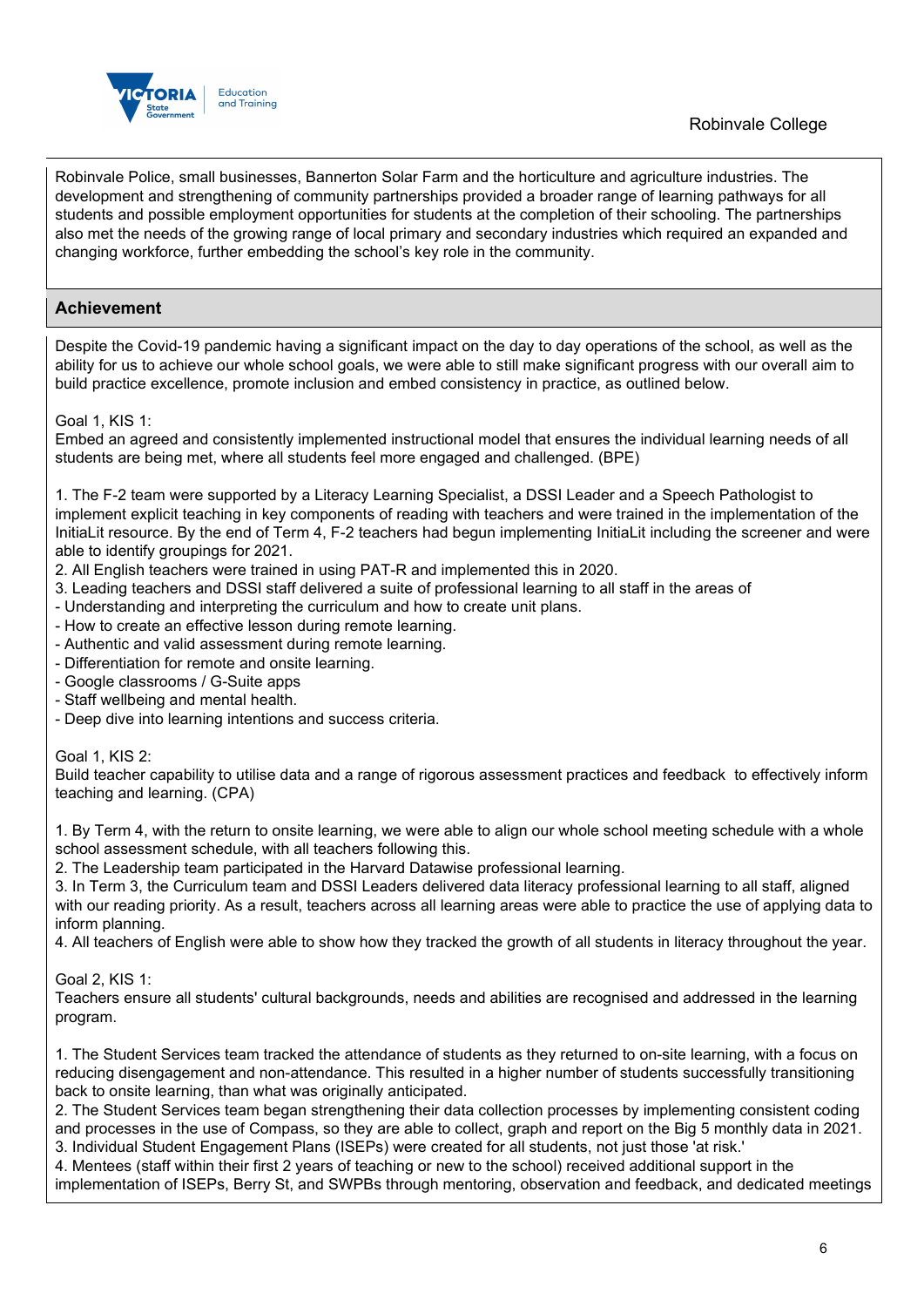

with Leadership.

In response to COVID-19 and the transition to remote and flexible learning, we were also able to achieve the following:

Priority 2: Assessment and data collection and Priority 3: Learning and excellence

1. Time was provided to staff to undertake collaborative professional learning in data literacy. This coincided with cohort and whole school assessment data was made available to all staff through the implementation of a whole school database with staff being trained in how to us it during Term 4. As a result, all teachers were able to demonstrate a current snapshot of student achievement for Term 4, 2021.

2. With the implementation of the whole school assessment schedule, PAT-R, PAT Maths and InitiaLit assessments were used by all relevant staff, with the Leadership team supporting the need to identify and fill any gaps missing in assessment data.

3. All students were provided with a laptop and/or hotspot device as well as the option for hard copy learning materials so that they were able to access their learning during the remote learning period.

4. In Term 4, senior school homework classes were implemented 3 days per week, in partnership with Swan Hill Rural City Council youth engagement staff, to support students in 9-12 to catch up with their learning and prepare for end of year assessments and exams.

Priority 4: Student transitions

Due to Covid-19 restrictions, the school needed to rethink the ways in which we could provide student transition events and celebrations, recognising the importance of still being able to provide these opportunities for our students and families. As a result, we were able to achieve the following:

1. Year 6 graduation was held in a different format, with students onsite and families being provided with a digital copy of the graduation ceremony.

2. The Achievement Night was celebrated through a virtual presentation.

3. The Valedictory Dinner was made available to students offsite, with guest numbers being capped.

4. Virtual experiences of 'a day in the life of a Foundation student' were created and provided to all new prospective Foundation students and their families.

Achievement Night or similar event

5. A whole school Transition Day was provided at all year levels in Term 4, with new students from neighbouring schools being provided with the opportunity to attend.

6. School visits to neighbouring schools occurred by key staff, to support improved communication between schools and an improved transition process for students coming into Robinvale College at year 7 and 9.

7. 3 Transition Days were provided to students intending to enrol in to Foundation in 2021, so that Covid-19 restrictions could be followed.

In addition to this, the College also achieved the following:

1. Completion of the capital works project for a new community and school library.

2. Continuing the VCE Collaboration with Manangatang P-12 which resulted in students across several VCE subjects having access to flexible and blended delivery of learning.

3. Successfully applying for and receiving \$150K in Partnership with St Marys Robinvale to implement a Community Liaison Officer and engagement program for Pacific Islander and EAL families to begin 2021.

#### **Engagement**

With the impact of Covid-19, our approach to student engagement and attendance was reassessed with resourcing being aligned to a tiered approach, with a focus on identifying and supporting students at risk. This included:

1. Increased communication processes in place to ensure that all students and families received at least 1 phone call or contact home per day. This resulted in school staff being able to identify students and families at risk, within a timely manner while also reducing the likelihood of challenges associated with remoteness. Feedback from students, staff and parents show improved relationships between staff and students as a result.

2. Students who were at-risk were provided with the opportunity to continue to learn on-site, with improved student:staff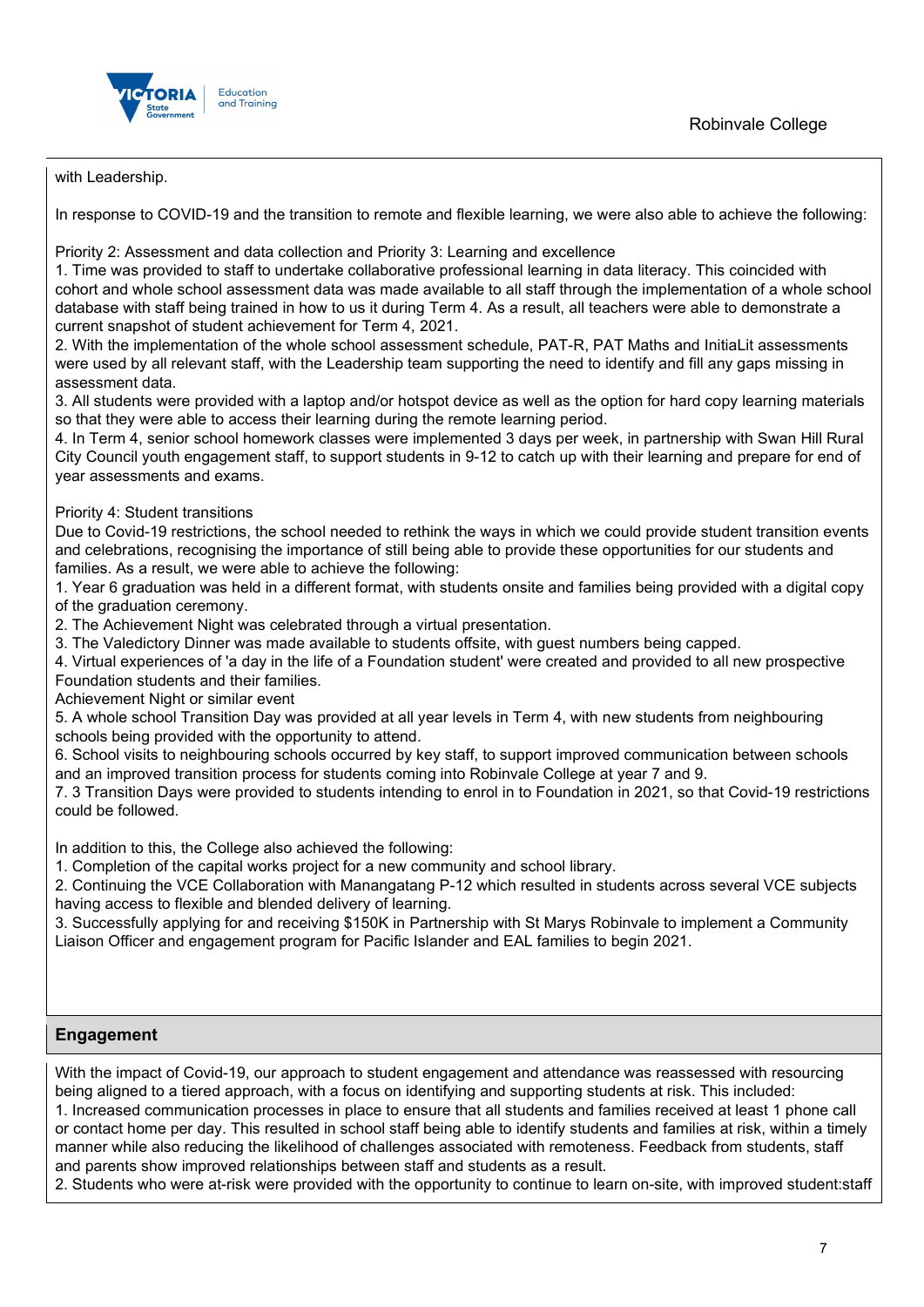

ratios and calmer school environment resulting in a significant decrease in challenging behaviours during periods of remote learning.

3. Our Clontarf Academy and Koorie Girls Academy engaging with students and their families in alternative formats including over the phone, via Webex and through home visits.

4. The implementation of the Berry Street Education Model and School Wide Positive Behaviour Support was resourced through the meeting schedule with communities and mentee meetings, leadership roles and responsibilities, and professional development. Implementing consistency in the core tier 1 SWPBS practices and strategies from BSEM were supported through leaders and experienced staff being assigned to staff to mentor and coach those most at need. This became particularly prevalent in Term 4, when students returned to onsite learning.

Parent/carer feedback (40 responses) evaluating the effectiveness of the remote and flexible learning program showed:

1. 90% of families agreed or strongly agreed that the staff at Robinvale College implemented a successful remote and flexible teaching and learning program for their child/ren.

2. 85% of families agreed or strongly agreed that their child/ren's teachers regularly communicated with them about their child/ren's learning.

3. 82.5% of families agreed or strongly agreed that their child/ren engaged with their learning while working remotely.

4. 87.5% of families agreed or strongly agreed that they felt supported by the staff at Robinvale College during the remote learning period.

5. 85% of families agreed or strongly agreed that they were kept informed of important updates and information sent out by the College.

6. 85% of families felt their child/ren most or all of the time were provided with a range of learning materials that were engaging and differentiated for their level of ability.

7. 100% of families felt that their child was provided with adequate literacy learning during the remote learning period. 8. 87.5% of families felt that staff most or all of the time adequately supported their child/ren to overcome any difficulties or challenges with their learning during this time.

9. Overall, 97.5% of families were satisfied with the remote and flexible learning program that was implemented at Robinvale College.

## **Wellbeing**

Priority 1: Wellbeing, mental health and equity.

1. During remote learning and with the transition to onsite learning, improved processes were put in place for students requiring additional support to be identified and referred to the appropriate person, service or support. This included a tiered approach with resourcing be re-allocated during remote learning, to ensure that identified students received additional contact and support with their wellbeing and their learning.

2. Staff were provided with additional opportunities for professional learning, with a successful shift to point of need topics including staff wellbeing and mental health. This included all staff being provided with regular opportunities for a check in with a member of the Leadership team, with a focus on support and positive wellbeing.

3. In Term 4, all teachers provided opportunities for students to learn collaboratively, repair peer relationships and reconnect with other students and staff. This was achieved by prioritising student wellbeing and re-establishing norms and expectations.

4. Our wellbeing team and support staff delivered over 50 care packages to families across our Robinvale community.

#### **Financial performance and position**

The financial section of this report indicates Robinvale College continues to maintain a sound financial position with a net operating surplus of \$581,374 less credit deficit of \$62 146 with the remaining surplus of \$519 228. This result is reflective of adjustments made within the staffing or "credit" side of our budget to eliminate the deficit, whilst still maintaining the broad range of VCE subjects we offer to retain senior students at Robinvale College, and reduced class sizes in the early years.

Robinvale College allocated equity funding to prioritise resourcing to support staffing and improved literacy outcomes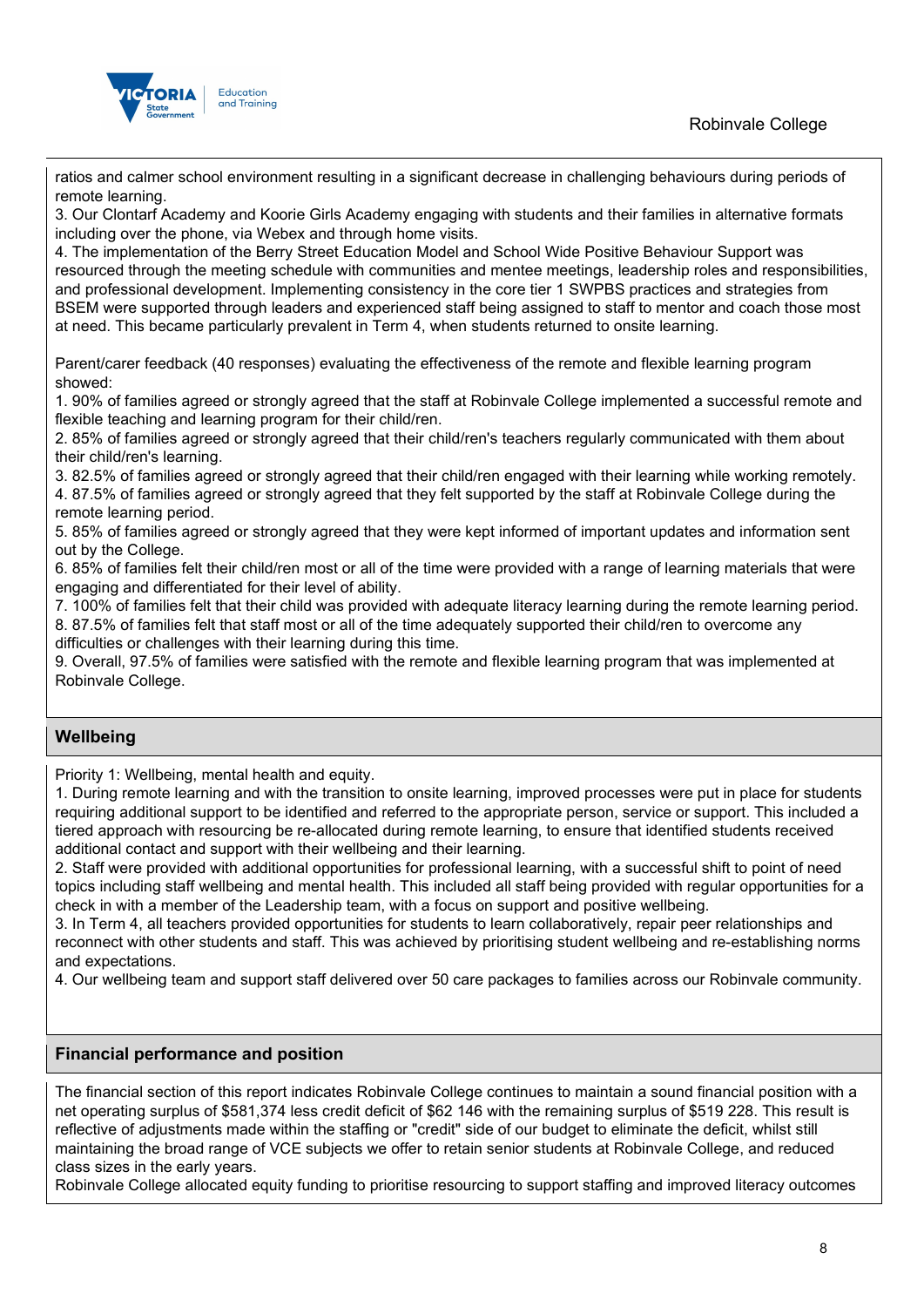



for students by providing staff with professional development, training and release time to learn and begin implementing literacy interventions.

Funding supported significant expenditure in the renewal of ICT upgrades and repairs and maintenance across the College, as well as Leadership team professional development in the Harvard Datawise training.

All funds received from the Department, or raised by the school, have been expended, or committed to subsequent years, to support the achievement of educational outcomes and other operational needs of the school, consistent with Department policies, School Council approvals, and the intent/purposes for which funding was provided or raised. Surplus was due to budgets not being fully expended, including maintenance blitz funding during the year due to Covid restrictions and trades unable to be on site, additional facilities upgrade works continuing over the holiday period into the New Year.

Extraordinary revenue items include:

- 1. \$15 000 from SuniTafe for a STEM / Robotics partnership in 2021.
- 2. \$19 840 for Library equipment and furnishings.
- 3. \$10 000 for Chaplaincy from the Chaplaincy Committee.
- 4. \$12 000 for the sale of the bus shed.

#### **For more detailed information regarding our school please visit our website at <https://www.robinvale.vic.edu.au/>**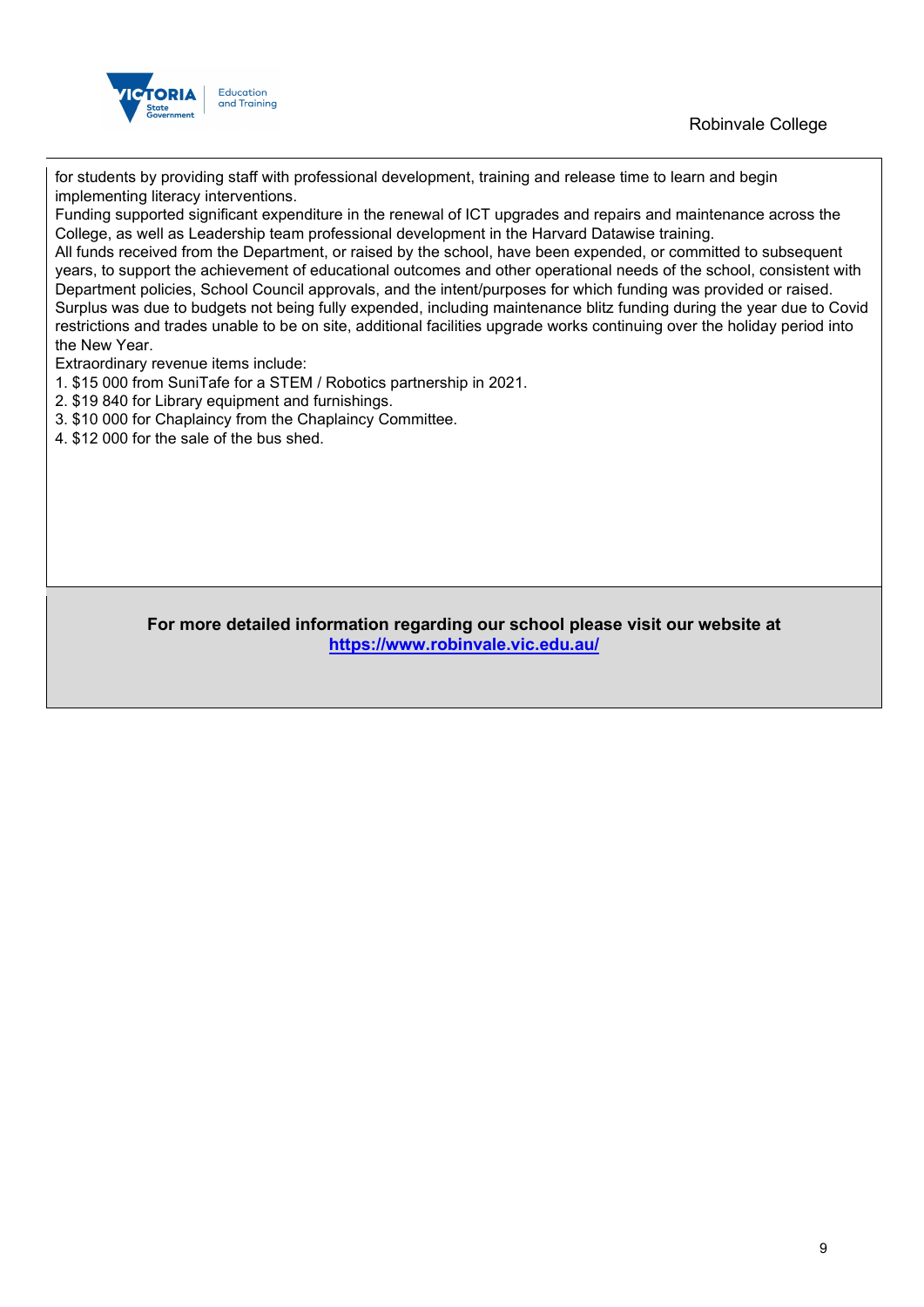

# **Performance Summary**

The Performance Summary for government schools provides an overview of how this school is contributing to the objectives of the Education State and how it compares to other Victorian Government schools.

All schools work in partnership with their school community to improve outcomes for children and young people. Sharing this information with parents and the wider school community helps to support community engagement in student learning, a key priority of the Framework for Improving Student Outcomes.

Refer to the 'How to read the Annual Report' section for help on how to interpret this report.

## SCHOOL PROFILE

#### **Enrolment Profile**

A total of 350 students were enrolled at this school in 2020, 164 female and 186 male.

25 percent of students had English as an additional language and 31 percent were Aboriginal or Torres Strait Islander.

#### **Overall Socio-Economic Profile**

The overall school's socio-economic profile is based on the school's Student Family Occupation and Education index (SFOE) which takes into account parents' occupations and education.

Possible socio-economic band values are: Low, Low-Medium, Medium and High.

This school's socio-economic band value is: High

#### **Parent Satisfaction Summary**

The percent endorsement by parents on their school satisfaction level, as reported in the annual Parent Opinion Survey.

Percent endorsement indicates the percent of positive responses (agree or strongly agree) from parents who responded to the survey.



#### **School Staff Survey**

The percent endorsement by staff on School Climate, as reported in the annual School Staff Survey.

Percent endorsement indicates the percent of positive responses (agree or strongly agree) from staff who responded to the survey. Data is suppressed for schools with three or less respondents to the survey for confidentiality reasons.



Percent endorsement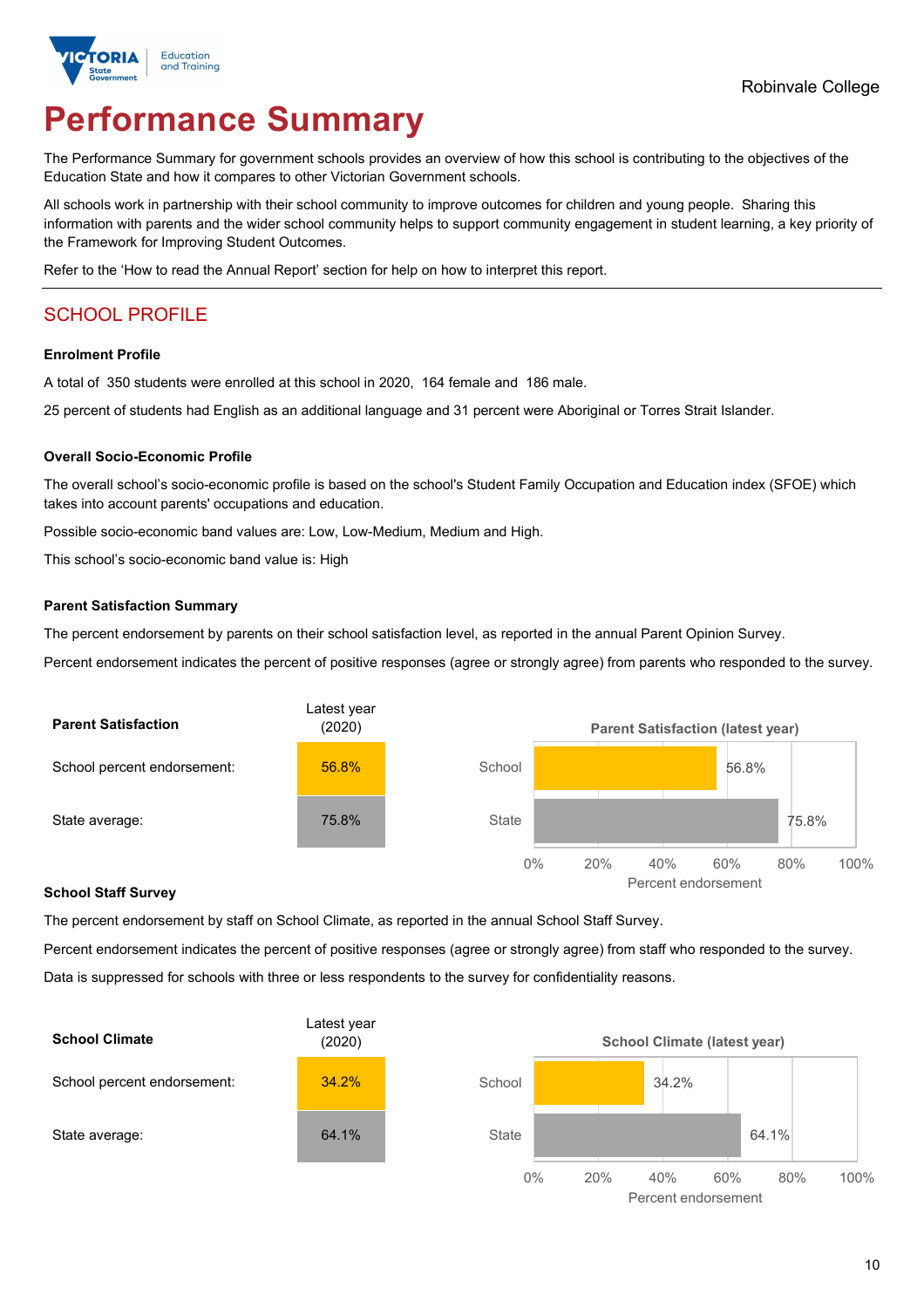

## ACHIEVEMENT

*Key: 'Similar Schools' are a group of Victorian government schools that are like this school, taking into account the school's socioeconomic background of students, the number of non-English speaking students and the size and location of the school.*

#### **Teacher Judgement of student achievement**

Percentage of students working at or above age expected standards in English and Mathematics.



| <b>English</b><br>Years 7 to 10                                   | Latest year<br>(2020) |
|-------------------------------------------------------------------|-----------------------|
| School percent of students at or above age<br>expected standards: | 50.9%                 |
| Similar Schools average:                                          | 59.3%                 |
| State average:                                                    | 75.8%                 |

| <b>Mathematics</b><br>Years Prep to 6                             | Latest year<br>(2020) |
|-------------------------------------------------------------------|-----------------------|
| School percent of students at or above age<br>expected standards: | <b>71.0%</b>          |
| Similar Schools average:                                          | 77.4%                 |
| State average:                                                    | 85.2%                 |

| <b>Mathematics</b><br>Years 7 to 10                               | Latest vear<br>(2020) |  |
|-------------------------------------------------------------------|-----------------------|--|
| School percent of students at or above age<br>expected standards: | 30.6%                 |  |
| Similar Schools average:                                          | 50.0%                 |  |
| State average:                                                    | 66.3%                 |  |





Percent students at or above age expected level



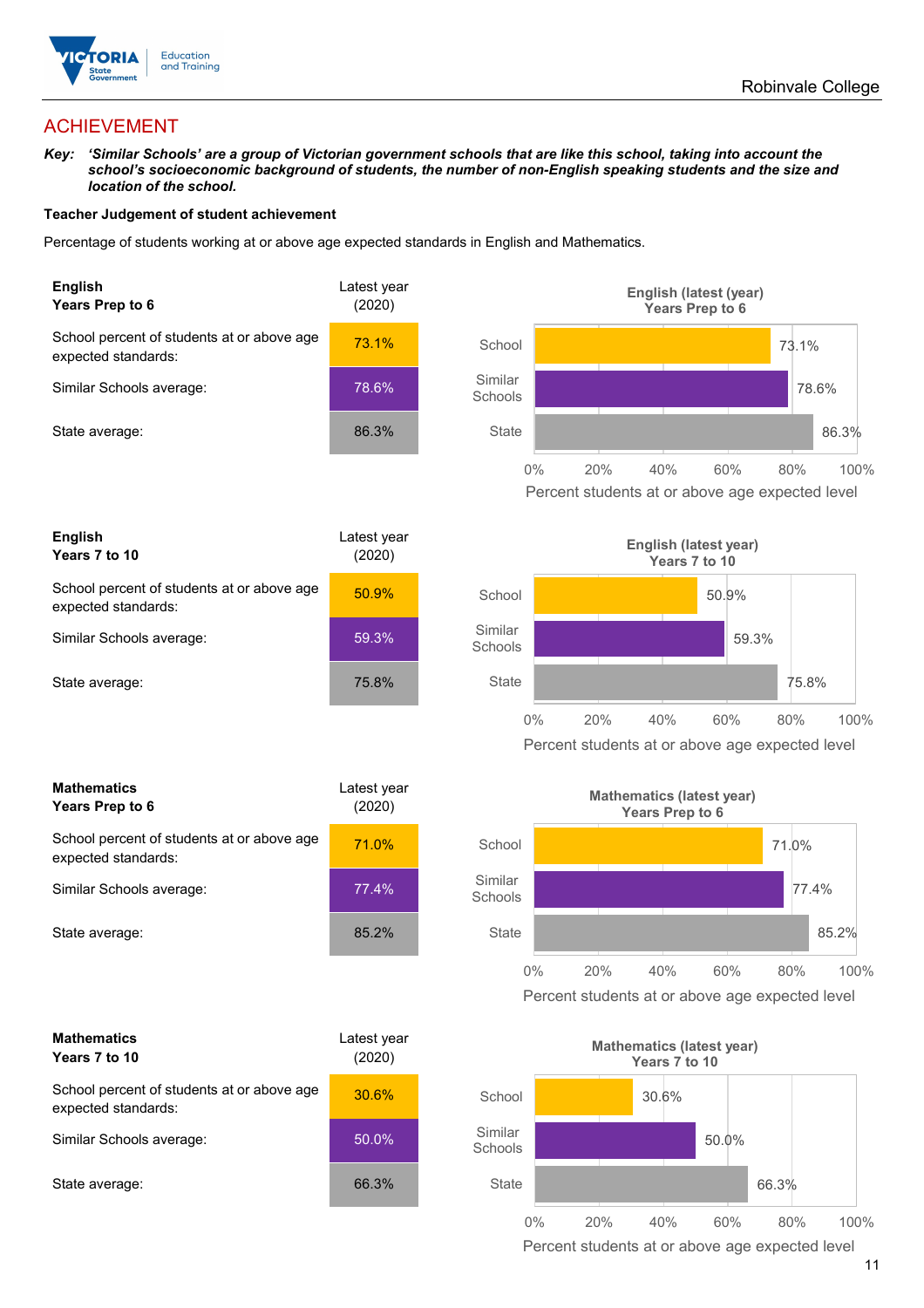

## ACHIEVEMENT (continued)

#### **NAPLAN**

NAPLAN tests were not conducted in 2020.

#### **NAPLAN Learning Gain**

NAPLAN learning gain is determined by comparing a student's current year result to the results of all 'similar' Victorian students (i.e. students in all sectors in the same year level who had the same score two years prior).

NAPLAN tests were not conducted in 2020.

#### **Victorian Certificate of Education (VCE)**

Mean study score from all VCE subjects undertaken by students at this school. This includes all Unit 3 and 4 studies (including those completed in Year 11) and any VCE VET studies awarded a study score.

The maximum student study score is 50 and the state-wide mean (including Government and non-Government schools) is set at 30.



Mean Study Score

Students in 2020 who satisfactorily completed their VCE: 90%

Year 12 students in 2020 undertaking at least one Vocational Education and Year 12 students in 2020 undertaking at least one Vocational Education and the state of the state of the straining (VET) unit of competence:

VET units of competence satisfactorily completed in 2020: 59%

Victorian Certificate of Applied Learning (VCAL) credits satisfactorily in the completed in 2020:

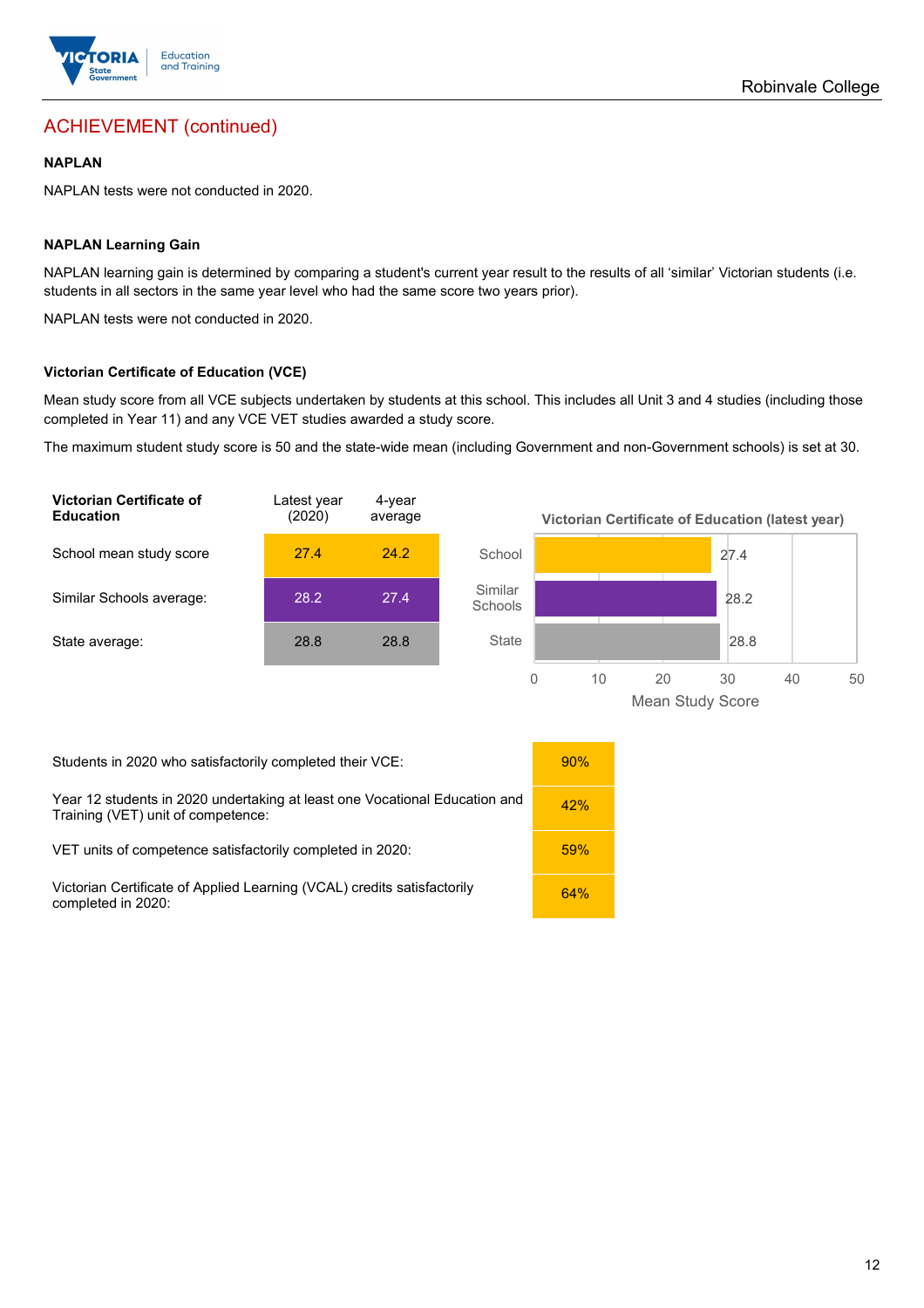

## ENGAGEMENT

#### *Key: 'Similar Schools' are a group of Victorian government schools that are like this school, taking into account the school's socioeconomic background of students, the number of non-English speaking students and the size and location of the school.*

#### **Average Number of Student Absence Days**

Absence from school can impact on students' learning. Common reasons for non-attendance include illness and extended family holidays. Absence and attendance data in 2020 may have been influenced by local processes and procedures adopted in response to remote and flexible learning.



| <b>Student Absence</b><br>Years 7 to 12   | Latest year<br>(2020) | 4-year<br>average |  |
|-------------------------------------------|-----------------------|-------------------|--|
| School average number of<br>absence days: | 26.5                  | 27.4              |  |
| Similar Schools average:                  | 23.3                  | 23.5              |  |
| State average:                            | 17.8                  | 19.2              |  |
|                                           |                       |                   |  |



#### **Attendance Rate (latest year)**

|                                             | Prep   | Year 1 | Year 2 | Year 3 | Year 4  | Year 5  | Year 6  |
|---------------------------------------------|--------|--------|--------|--------|---------|---------|---------|
| Attendance Rate by year level<br>$(2020)$ : | 85%    | 86%    | 85%    | 85%    | 86%     | 89%     | 86%     |
|                                             | Year 7 | Year 8 | Year 9 |        | Year 10 | Year 11 | Year 12 |
| Attendance Rate by year level<br>$(2020)$ : | 83%    | 82%    | 87%    |        | 90%     | 86%     | 88%     |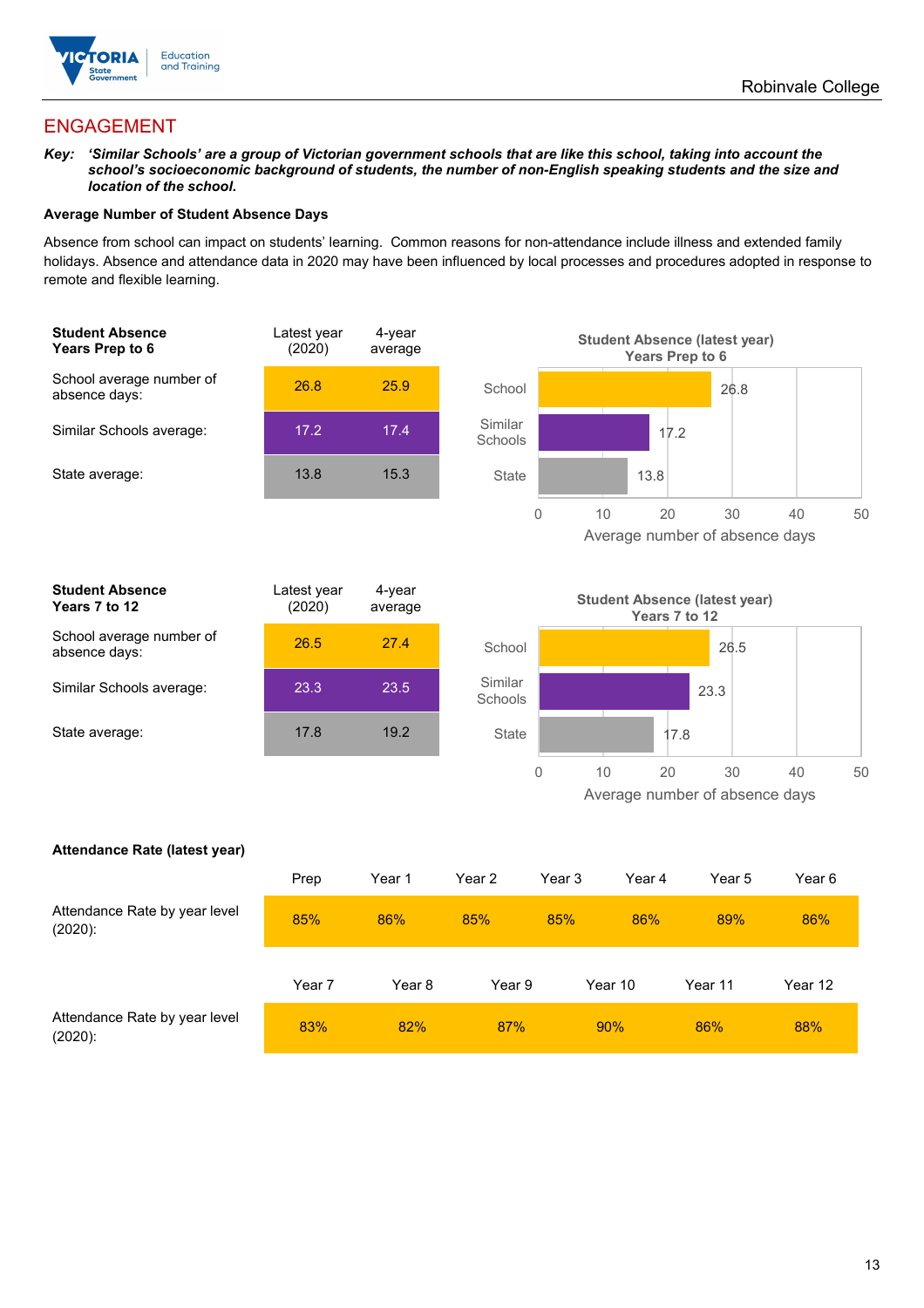

## ENGAGEMENT (continued)

#### **Student Retention**

Percentage of Year 7 students who remain at the school through to Year 10.



#### **Students exiting to further studies or full-time employment**

Percentage of students from Years 10 to 12 going on to further studies or full-time employment.

Note: This measure refers to data from the previous calendar year. Data excludes destinations recorded as 'Unknown'.

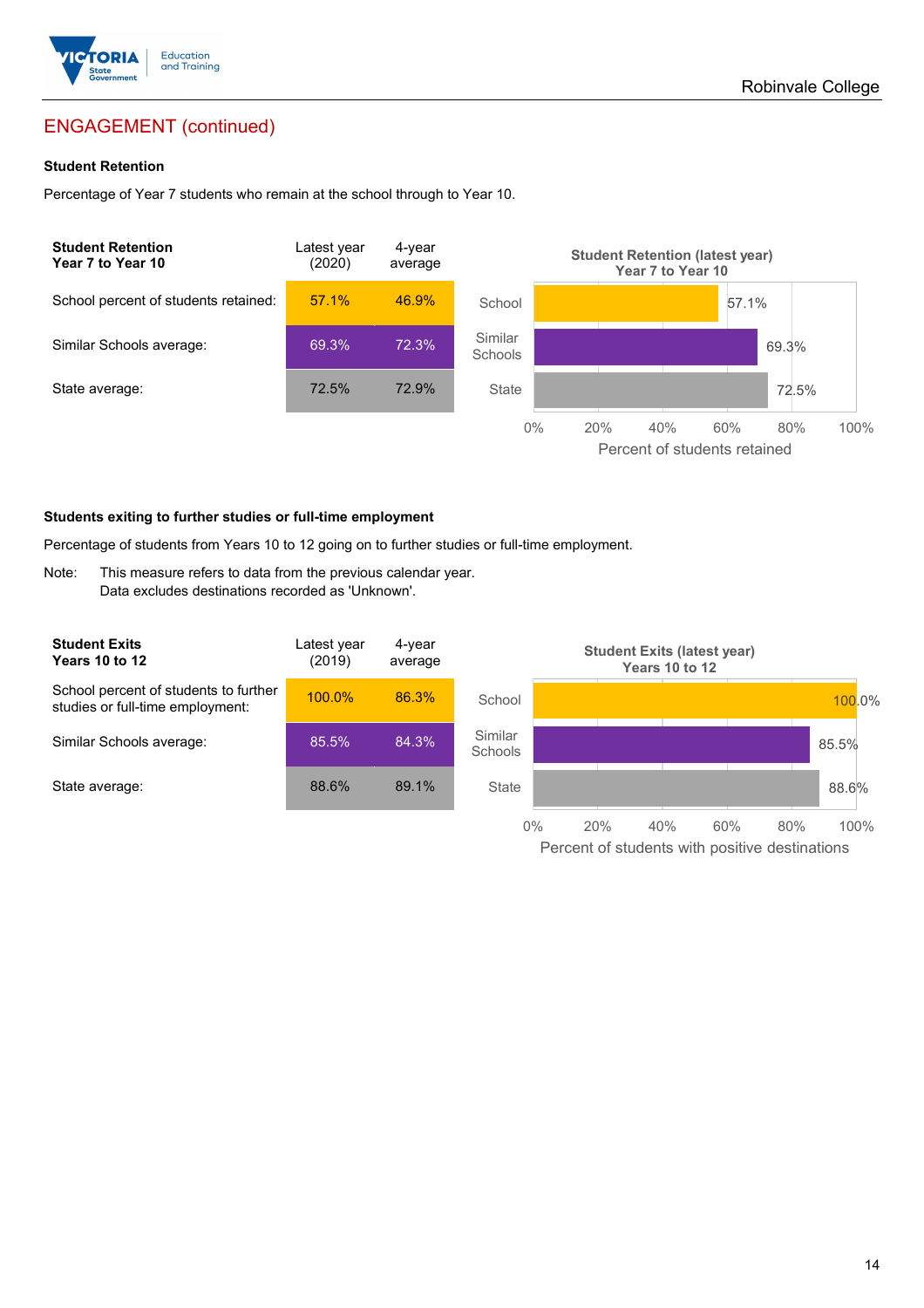

## **WELLBEING**

*Key: 'Similar Schools' are a group of Victorian government schools that are like this school, taking into account the school's socioeconomic background of students, the number of non-English speaking students and the size and location of the school.*

#### **Student Attitudes to School – Sense of Connectedness**

The percent endorsement on Sense of Connectedness factor, as reported in the Attitudes to School Survey completed annually by Victorian Government school students, indicates the percent of positive responses (agree or strongly agree).

Schools who participated in the Student Attitudes to School survey in 2020 should refer to the advice provided regarding the consistency of their data.

| <b>Sense of Connectedness</b><br>Years 4 to 6 | Latest year<br>(2020) | 4-year<br>average |  |
|-----------------------------------------------|-----------------------|-------------------|--|
| School percent endorsement:                   | 72.1%                 | 70.1%             |  |
| Similar Schools average:                      | 79.1%                 | 81.3%             |  |
| State average:                                | 79.2%                 | 81.0%             |  |

*Due to lower participation rates and differences in collection methodology in 2020, data are often not comparable with previous years or within similar school groups. Care should be taken when interpreting these results.*

| <b>Sense of Connectedness</b><br>Years 7 to 12 | Latest year<br>(2020) | 4-year<br>average |  |
|------------------------------------------------|-----------------------|-------------------|--|
| School percent endorsement:                    | 34.8%                 | 42.3%             |  |
| Similar Schools average:                       | 53.5%                 | 52.7%             |  |
| State average:                                 | 59.5%                 | 55.3%             |  |

*Due to lower participation rates and differences in collection methodology in 2020, data are often not comparable with previous years or within similar school groups. Care should be taken when interpreting these results.*



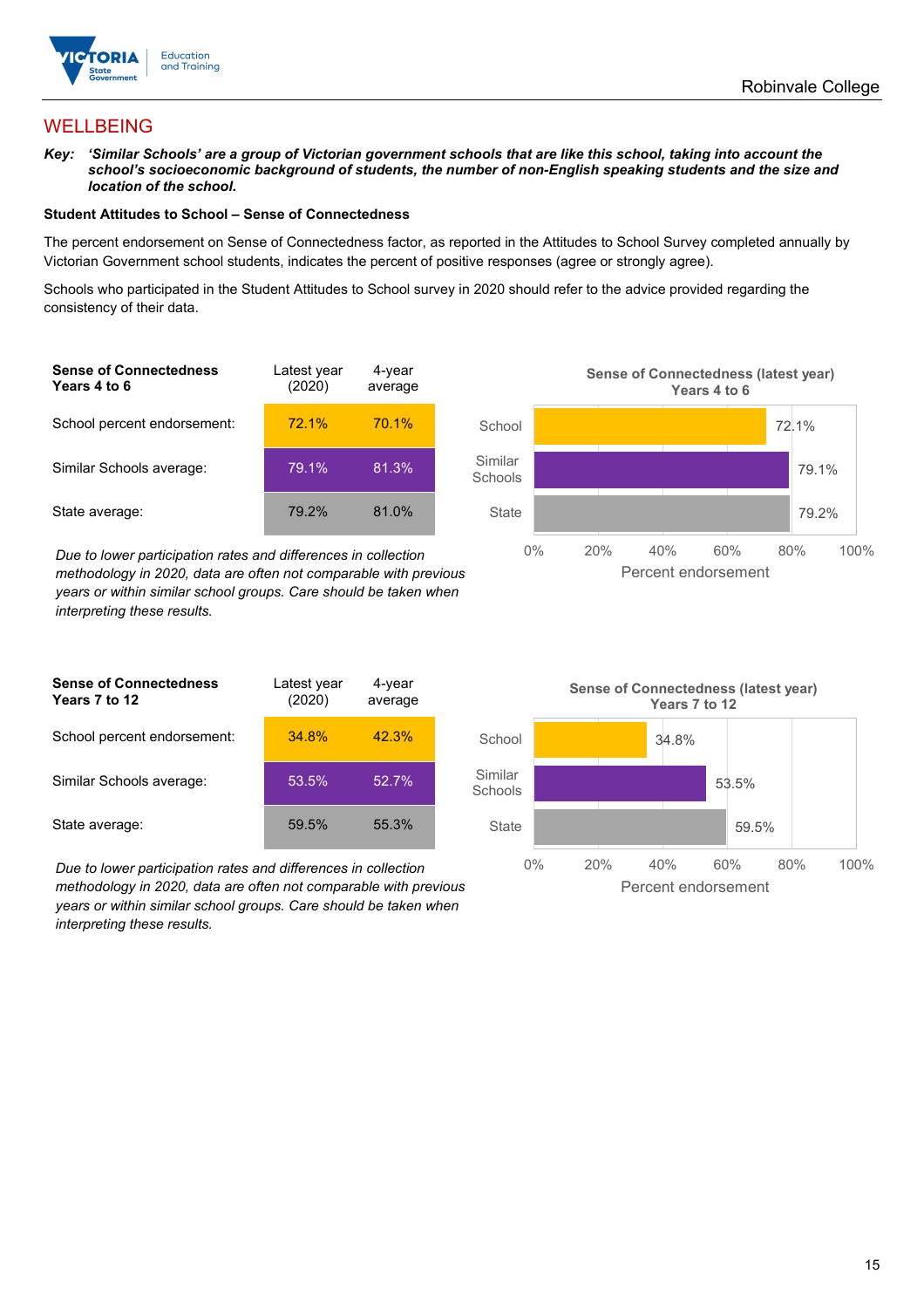

## WELLBEING (continued)

#### **Student Attitudes to School – Management of Bullying**

The percent endorsement on Management of Bullying factor, as reported in the Attitudes to School Survey completed annually by Victorian Government school students, indicates the percent of positive responses (agree or strongly agree).

Schools who participated in the Student Attitudes to School survey in 2020 should refer to the advice provided regarding the consistency of their data.

| <b>Management of Bullying</b><br><b>Years 4 to 6</b> | Latest year<br>(2020) | 4-year<br>average |  |
|------------------------------------------------------|-----------------------|-------------------|--|
| School percent endorsement:                          | 61.4%                 | 64.7%             |  |
| Similar Schools average:                             | 78.8%                 | 82.1%             |  |
| State average:                                       | 78.0%                 | 80.4%             |  |

*Due to lower participation rates and differences in collection methodology in 2020, data are often not comparable with previous years or within similar school groups. Care should be taken when interpreting these results.*



| <b>Management of Bullying</b><br>Years 7 to 12 | Latest year<br>(2020) | 4-year<br>average |  |
|------------------------------------------------|-----------------------|-------------------|--|
| School percent endorsement:                    | 34.2%                 | $40.7\%$          |  |
| Similar Schools average:                       | 59.9%                 | 59.1%             |  |
| State average:                                 | 60.3%                 | 57.9%             |  |

*Due to lower participation rates and differences in collection methodology in 2020, data are often not comparable with previous years or within similar school groups. Care should be taken when interpreting these results.*

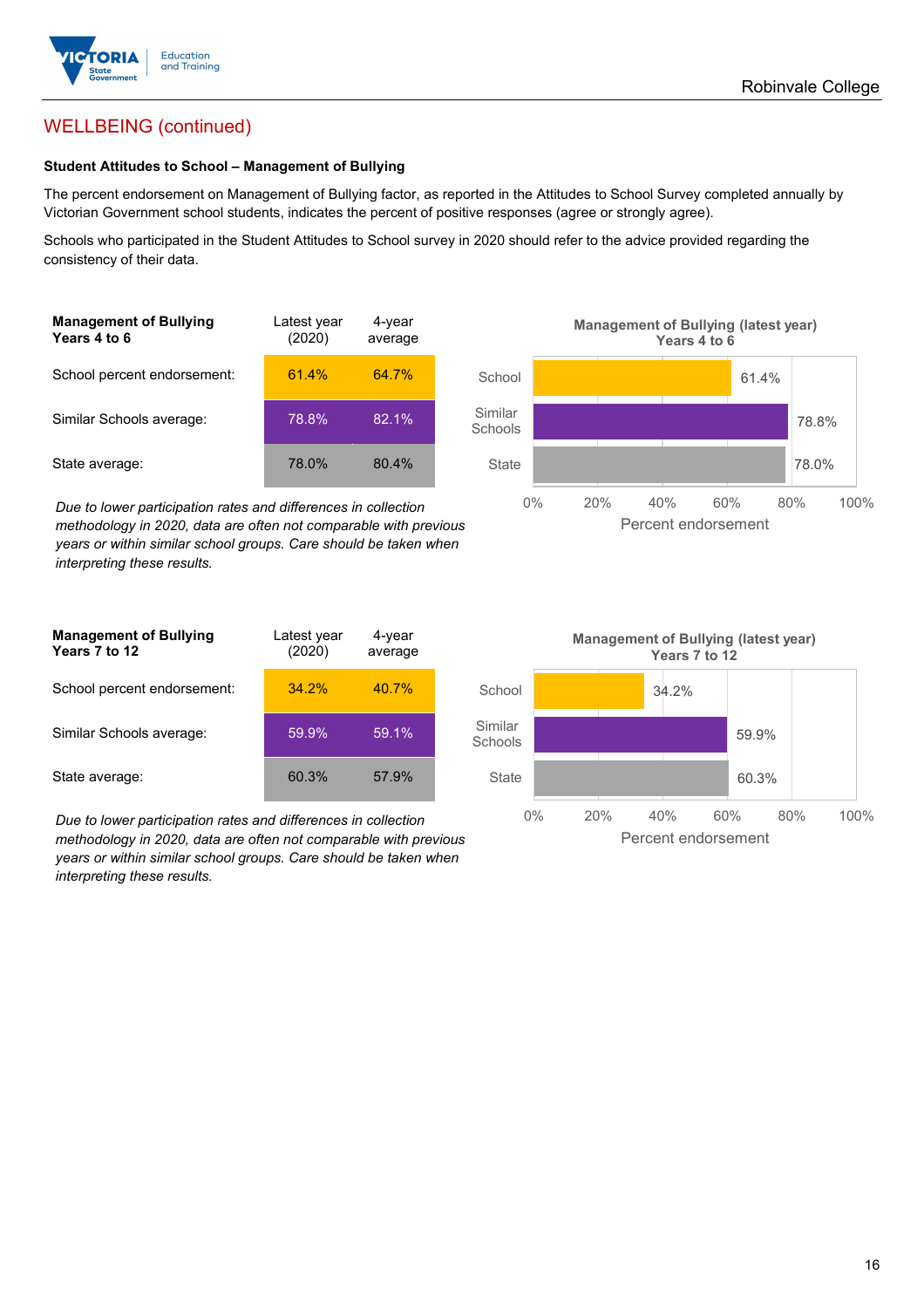



# **Financial Performance and Position**

FINANCIAL PERFORMANCE - OPERATING STATEMENT SUMMARY FOR THE YEAR ENDING 31 DECEMBER, 2020

| <b>Revenue</b>                        | <b>Actual</b> |
|---------------------------------------|---------------|
| <b>Student Resource Package</b>       | \$4,944,040   |
| <b>Government Provided DET Grants</b> | \$1,631,703   |
| Government Grants Commonwealth        | \$5,000       |
| <b>Government Grants State</b>        | \$9,725       |
| <b>Revenue Other</b>                  | \$75,611      |
| <b>Locally Raised Funds</b>           | \$278,300     |
| <b>Capital Grants</b>                 | <b>NDA</b>    |
| <b>Total Operating Revenue</b>        | \$6,944,379   |

| Equity <sup>1</sup>                                 | <b>Actual</b> |
|-----------------------------------------------------|---------------|
| Equity (Social Disadvantage)                        | \$741,184     |
| Equity (Catch Up)                                   | \$26,200      |
| <b>Transition Funding</b>                           | <b>NDA</b>    |
| Equity (Social Disadvantage - Extraordinary Growth) | <b>NDA</b>    |
| <b>Equity Total</b>                                 | \$767,384     |

| <b>Expenditure</b>                    | <b>Actual</b> |
|---------------------------------------|---------------|
| Student Resource Package <sup>2</sup> | \$5,005,568   |
| Adjustments                           | <b>NDA</b>    |
| <b>Books &amp; Publications</b>       | \$6,177       |
| Camps/Excursions/Activities           | \$33,535      |
| <b>Communication Costs</b>            | \$13,843      |
| Consumables                           | \$114,274     |
| Miscellaneous Expense <sup>3</sup>    | \$46,343      |
| <b>Professional Development</b>       | \$66,203      |
| Equipment/Maintenance/Hire            | \$181,940     |
| <b>Property Services</b>              | \$315,725     |
| Salaries & Allowances <sup>4</sup>    | \$159,131     |
| <b>Support Services</b>               | \$138,847     |
| Trading & Fundraising                 | \$108,340     |
| Motor Vehicle Expenses                | \$8,762       |
| <b>Travel &amp; Subsistence</b>       | \$5,782       |
| <b>Utilities</b>                      | \$158,535     |
| <b>Total Operating Expenditure</b>    | \$6,363,006   |
| <b>Net Operating Surplus/-Deficit</b> | \$581,374     |
| <b>Asset Acquisitions</b>             | \$6,294       |

(1) The equity funding reported above is a subset of the overall revenue reported by the school.

(2) Student Resource Package Expenditure figures are as of 02 Mar 2021 and are subject to change during the reconciliation process.

(3) Miscellaneous Expenses include bank charges, administration expenses, insurance and taxation charges.

(4) Salaries and Allowances refers to school-level payroll.